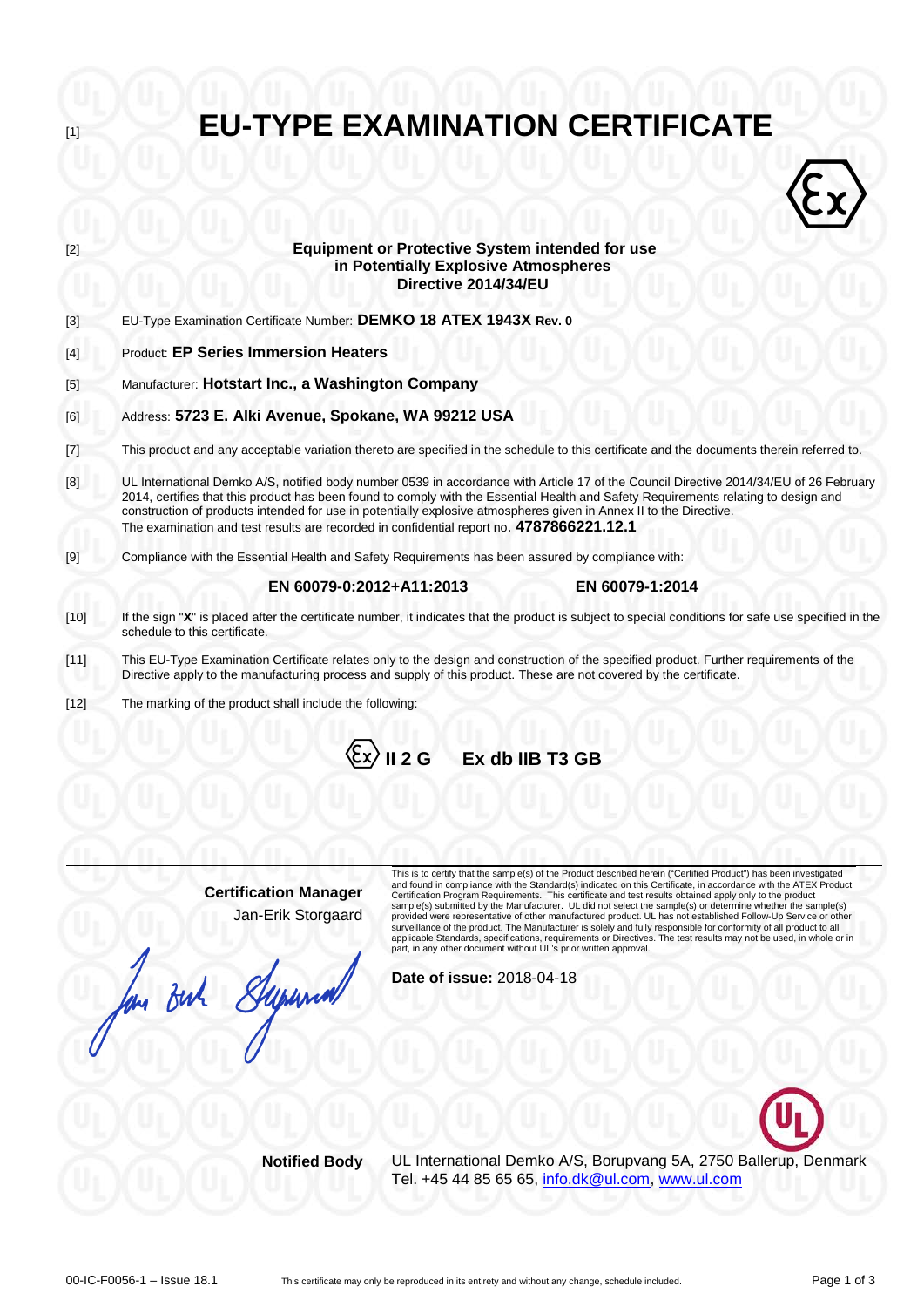#### [15] Description of Product

The EP Series of Immersion heaters are immersion heaters that consist of a flameproof housing, a coupler and heating elements. The housing is internally threaded for a cover and is provided with NPT conduit entries for supply connections. The coupler is located on the opposite side of the cover and provides the means to attach the heating elements. The heating elements are resistance heating elements and vary in length and power rating depending on the model. Nomenclature for EP Series Immersion Heaters:

|  |  | $E$ 060 3 3 $E - 25$ H V - 00 |  |  |
|--|--|-------------------------------|--|--|
|  |  |                               |  |  |

#### I – E series Element

#### II – Wattage

005 – 500W 007 – 750W 010 – 1000W 015 – 1500W 017 – 1700W 020 – 2000W 025 – 2500W 030 – 3000W 040 – 4000W 045 – 4500W 050 – 5000W 060 – 6000W 075 – 7500W 080 – 8000W 090 – 9000W 100 – 10000W 110 – 11000W 120 – 12000W 150 – 15000W 170 – 17000W 180 – 18000W 200 – 20000W 210 – 21000W 240 – 24000W 270 – 27000W 300 – 30000W 330 – 33000W 360 – 36000W

## III – Voltage

 $1 - 120V$   $2 - 240V$   $3 - 360V$   $4 - 480V$   $5 - 575V$ 6 – 208V/240V/480V 7 – 277V 8 – 208V 9 – 120V/208V/240V 0 – 415V A – 400V B – 200V C – 220V D – 600V E – 440V F – 120V/240V G – 690V

IV – Phase  $1 - 1$  Phase 3 – 3 Phase

V – Construction E – Explosion Proof

#### VI – Watt Density (Watt per Square Inch)

05: 1 – 7.4WSI 10: 7.5 – 12.4WSI 15: 12.5 – 17.4WSI 20: 17.5 – 22.4WSI 25: 22.5 – 27.4WSI 30: 27.5 – 24.9WSI 30: 27.5 – 34.9WSI 40: 35 – 44.9WSI 50: 45 – 74.9WSI C0: 75 – 124.9WSI C5: 125 – 174.9WSI

### VII – Thermostat

N: No Thermostat 4: 40-60°F 6: 60-80°F 8: 80-100°F H: 140-160°F T: Thermocouple R: 8in. RTD J: 165-205°F

# <u>VIII – Burr Type</u><br>V – V-Clamp – A – 2" NPT Aluminium

IX - Special Options

## 00 – No Special Options

0x – Sequential number starting with 01 used to define options within a custom configuration

#### Temperature range

The ambient temperature range is -40°C to +40°C.

#### Routine tests

Routine overpressure tests in accordance with EN60079-1:2014 shall be conducted on the RTD Elements in accordance with clause 16.3, at a pressure of 13.5bar for a duration of not less than 10 seconds. There shall be no sign of damage, deformation or rupture that will invalidate the concept of protection.

 $S - 2"$  NPT Steel  $B - 2"$  NPT Stainless Steel

#### [16] Descriptive Documents

The scheduled drawings are listed in the report no. provided under item no. [ 8 ] on page 1 of this EU-Type Examination Certificate.

#### [17] Specific conditions of use:

• Do not attempt to repair flameproof joints. Incorrectly repaired joints may be compromised. Contact HOTSTART for flameproof joint details.

#### [18] Essential Health and Safety Requirements

The Essential Health and Safety Requirements (EHSRs) covered by the standards listed at item 9.

#### Additional information

The EP Series Immersion Heaters have in addition passed the tests for Ingress Protection to IP 66 in accordance with EN60529: 1991/A1 2000.